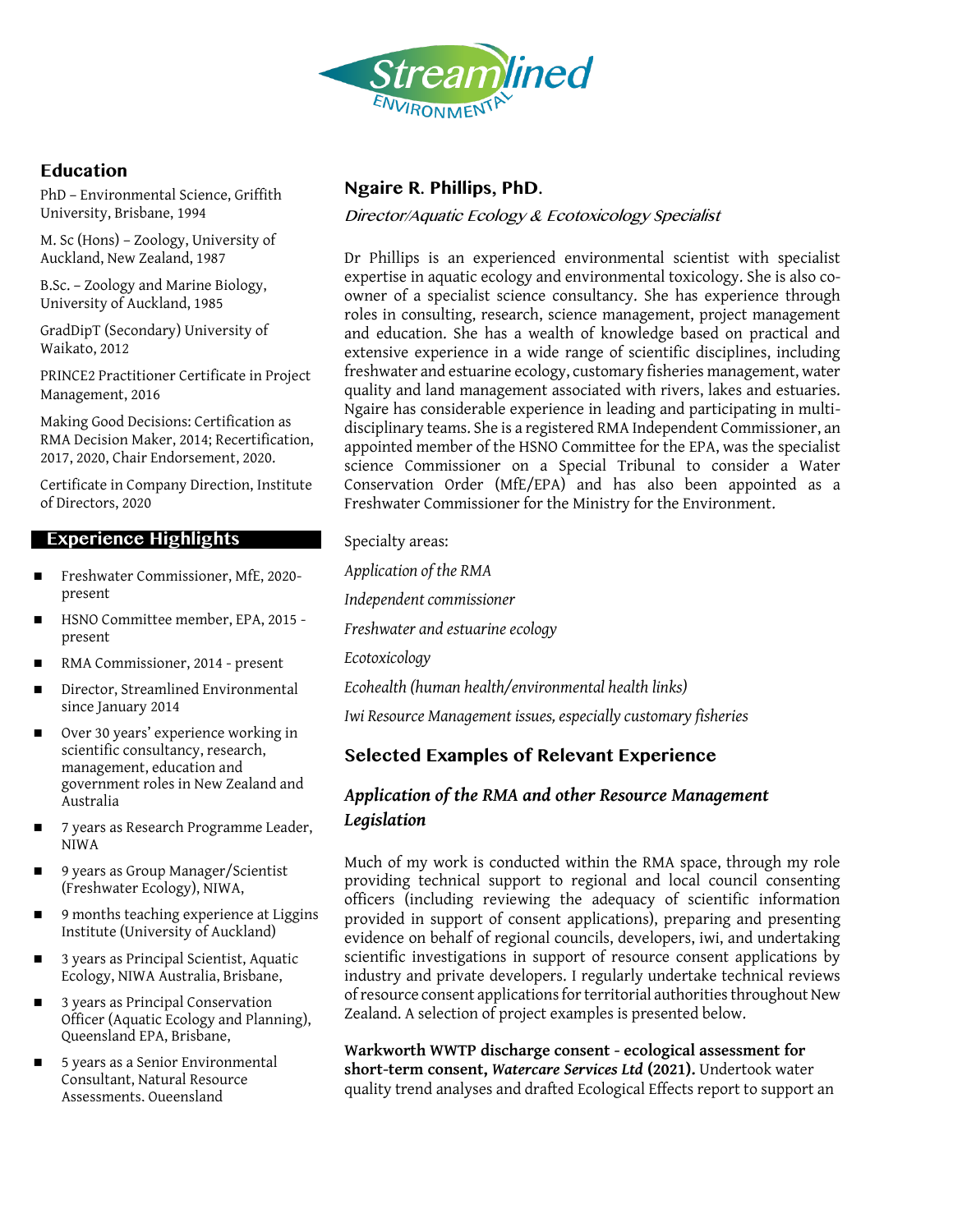application for resource consent for the Warkworth WWTP discharge consents.

**Snells-Algies WWTP discharge consent - ecological assessment for variation to short-term consent,**  *Watercare Services Ltd* **(2020 - 2021).** Undertook water quality trend analyses and drafted Ecological Effects report to support an application for a variation to the Snells-Algies WWTP discharge consents.

**Reconsenting of wastewater discharge consents for Ravensdown Napier plants,** *Ravensdown Fertiliser, Napier* **(2020-current).** Freshwater ecology and ecotoxicology expert, responsible for scoping and conducting scientific investigations and producing a report that will contribute to an Assessment of Ecological Effects report.

**Kinleith Mill reconsenting,** *Oji Fibre Solutions, Tokoroa* **(2019-2021).** Project manager and freshwater expert for reconsenting Kinleith Mill's waste water discharge consents, coordinating investigations on mixing dynamics, stream ecology, water quality and contaminants in sediment and eel tissue. Responsible for drafting an Ecological Effects Report.

**Reconsenting of wastewater discharge consents for Motenui and Waitara Valley plants,** *Methanex Ltd, Taranaki* **(2020).** Aquatic (marine and freshwater) ecology and ecotoxicology expert, responsible for scoping and conducting scientific investigations. After initial investigations this project was discontinued as a consequence of the effects of Covid19 and the changing priorities of the client.

**Healthy Rivers Plan Change 1, Expert Witness on Shallow lakes, Hamilton,** *Department of Conservation* **(2019)** Prepared and presented evidence on the departments submission on the implications of the proposed plan change for the management and sustainability of Waikato's shallow lakes.

**Provision of support to s42a officer on potential ecological effects of expansion of Martha Mine, Waihi,** *Waikato Regional Council* **(2019)***.* Project includes peer review of assessment of effects report submitted as part of resource consent applications, production of a report to assist development of the section 42a report. Also includes attendance at hearing to provide technical support to the Hearings Panel and contribution to consent conditions.

**Provision of support to s42a officer on potential ecological effects of accidental and overflow discharges of untreated sewerage to the Waimea Estuary,** *Nelson City Council* **(2017 – 2018)***.* Project includes peer review of assessment of effects report submitted as part of resource consent applications, expert conferencing and production of a report to assist development of the section 42a report. Also includes attendance at hearing to provide technical support to the Hearings Panel and contribution to consent conditions.

# *Freshwater and estuarine ecology*

In addition to all projects listed under the above section on Application of the RMA, the following are other examples of my experience in freshwater and estuarine ecology.

**SEV applicability to Waikato Regional Council Freshwater Ecosystem Services project,** *Waikato Regional Council* **(2018 - 2021)** Assessed the applicability of the Stream Ecological Valuation (SEV) methodology as a semi-quantitative framework from which to derive functional scores of Freshwater Ecosystem Services (FWES) using the Waikato Regional Council's (WRC) State of the Environment (SOE) monitoring data.

**Te Awarua-o-Porirua Collaborative Modelling Project,** *Greater Wellington Regional Council* **(2017-2018).** Leading the development of Bayesian Belief Networks and narrative descriptions to use in making predictions of freshwater and estuarine attributes under different development scenarios. The research project outputs supported the implementation of the Porirua Whaitua process.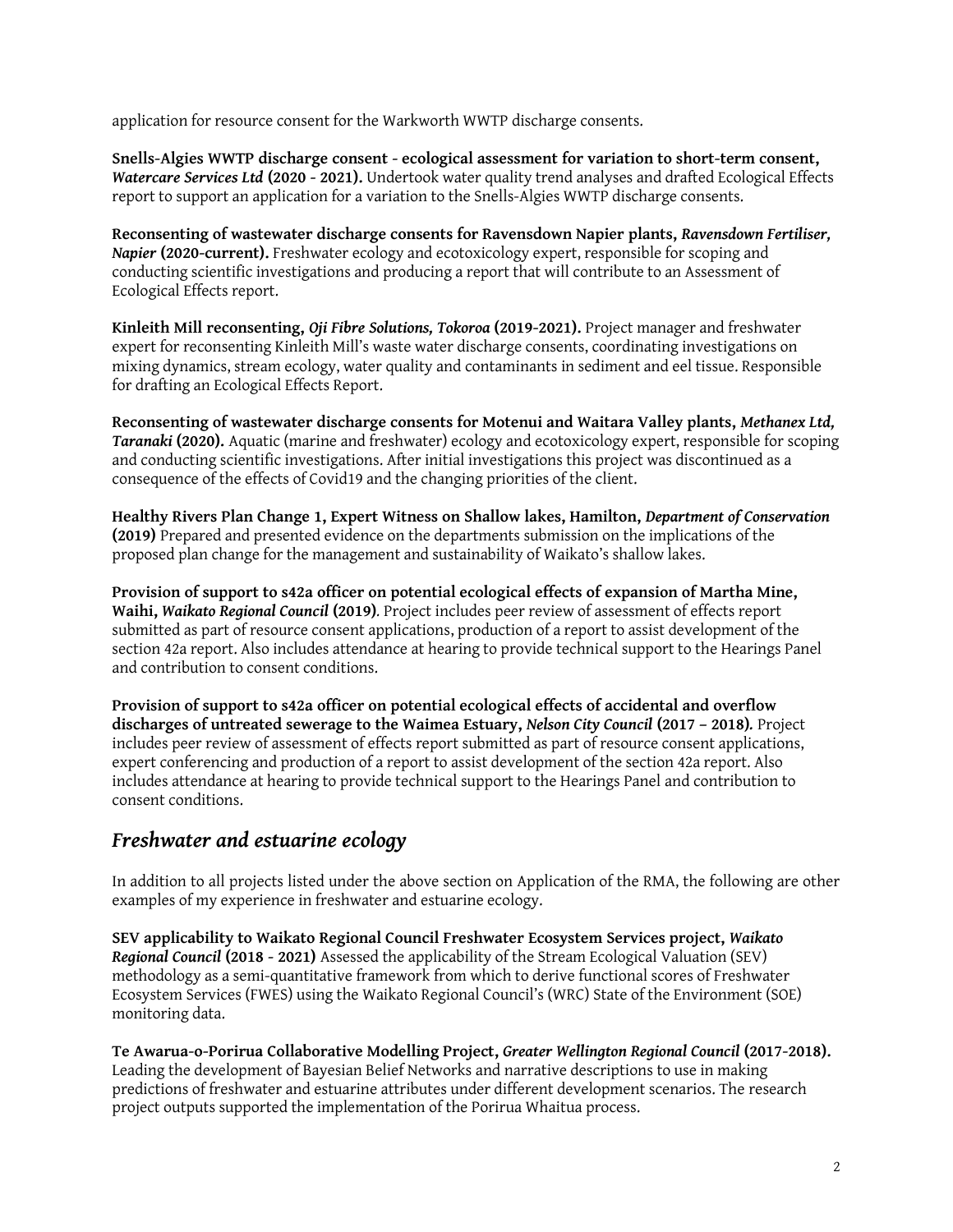**Okura Freshwater Assessment,** *Okura Holdings Ltd* **(2017)***.* Undertook field assessment using the Stream Ecological Valuation (SEV) method to assess ecological functioning under existing and proposed development options.

**Kaipara Sediment Mitigation Study,** *Northland Regional Council* **(2016-2017)***.* Project Manager and contributor to a research investigation involving a consortium of researchers that has developed a model of Kaipara Harbour and its catchment for assessing costs and benefits of sediment mitigation. The model predicts the extent to which various objectives framed in terms of sediment "attributes" may be achieved by different sediment mitigation strategies, and the associated costs to the public, landowners and sector groups.

## *Independent Commissioner*

### **See my Commissioner cv**

[https://streamlined.co.nz/wp-content/uploads/2021/08/Ngaire-Phillips-Streamlined-Commissioner-CV-](https://streamlined.co.nz/wp-content/uploads/2021/08/Ngaire-Phillips-Streamlined-Commissioner-CV-May-2021.pdf)[May-2021.pdf](https://streamlined.co.nz/wp-content/uploads/2021/08/Ngaire-Phillips-Streamlined-Commissioner-CV-May-2021.pdf)

# *Ecotoxicology and Ecohealth*

**Technical Audit – Ngāti Tūwharetoa Geothermal Assets (NTGA) – Discharge to Tarawera River, Bay of Plenty Regional Council (2020-2021).** Provide ecotoxicology expertise to s42a officer on an application to extend a consent to discharge spent geothermal fluids to the Tarawera River. My role was to review the ecotoxicological report supporting the application.

**HSNO Committee member***,* for Environmental Protection Agency (2015-current).I am an appointed member of the Hazardous Substances and New Organisms (HSNO) Committee, which makes decisions on applications under the Hazardous Substances and New Organisms (HSNO) Act 1996. Decision Making Committees (DMC) are formed from a pool of decision makers for each individual application. The types of resource management issues that I have been required to consider include the proposed introduction of biocontrol agents for pest or disease control, the registration for use of a range of pesticides and fungicides, and the approval of alternative, more environmentally-friendly chemicals, such as vehicle heat transfer fluids. These are evaluated for potential risks to the environment, human health, the relationship of Māori to the environment, society, community, and to the market economy. Currently I am involved in several nationally significant applications associated with the timber industry.

**Chatham Rock Phosphate deep sea mining proposal, Expert Witness,** *Ngai Tahu* **(2014).** Ecotoxicology expert on a submission by Ngai Tahu (as submitter) on the application to mine phosphorite nodules on the Chatham Rise. Provided an assessment of potential ecotoxicity associated with the proposal, as well as a review of methods employed by the applicant to determine toxicity.

**Determining the contaminant health risk of kai moana, kai roto and kai awa,** *Health Research Council of New Zealand* **(2007-2011)***.* Lead investigator for a research project aimed at characterising the risks to Māori associated with consuming kai collected from rivers, lakes and coastlines. Using quantitative risk assessment methods, we developed guidelines for safe consumption of a range of aquatic fauna and flora species, focusing on potentially at-risk communities (Rotorua, Temuka) and employing culturally-focused methods. A large part of the role was in building and maintaining relationships with our iwi partners and participants. [Project website](https://www.niwa.co.nz/freshwater/projects/risk-assessment-of-contaminants-in-traditional-food-sources)